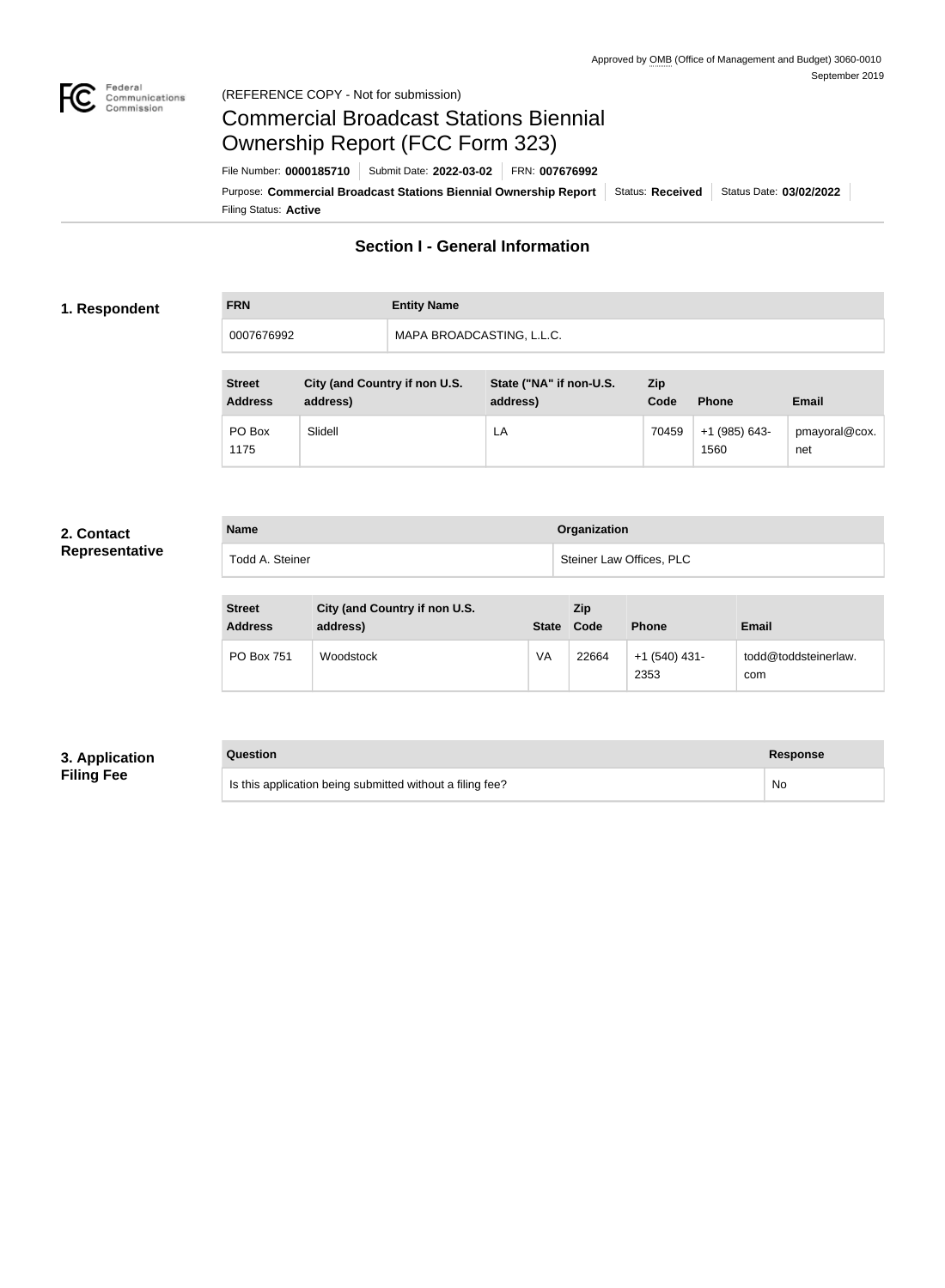| <b>Fees</b> | <b>Application Type</b> | <b>Form Number</b> | <b>Fee Code</b> | Quantity | <b>Fee Amount</b> | <b>Subtotal</b> |
|-------------|-------------------------|--------------------|-----------------|----------|-------------------|-----------------|
|             | Biennial                | Form 323           | <b>MAR</b>      |          | 85                | \$85.00         |
|             |                         |                    |                 |          | Total             | \$85.00         |

## **4. Nature of Respondent**

| (a) Provide the following information about the Respondent: |                           |  |
|-------------------------------------------------------------|---------------------------|--|
| <b>Relationship to stations/permits</b>                     | Licensee                  |  |
| <b>Nature of Respondent</b>                                 | Limited liability company |  |

**(b) Provide the following information about this report:**

| <b>Purpose</b> | Validation and resubmission of a previously filed biennial<br>report (certifying no changes from the previously filed<br>biennial report)<br>0000097620                                |
|----------------|----------------------------------------------------------------------------------------------------------------------------------------------------------------------------------------|
| "As of" date   | 10/01/2021                                                                                                                                                                             |
|                | When filing a biennial ownership report or validating<br>and resubmitting a prior biennial ownership report, this<br>date must be Oct. 1 of the year in which this report is<br>filed. |

### **5. Licensee(s) and Station(s)**

#### **Respondent is filing this report to cover the following Licensee(s) and station(s):**

| <b>Licensee/Permittee Name</b> | <b>FRN</b>       |                |              |                |
|--------------------------------|------------------|----------------|--------------|----------------|
| MAPA BROADCASTING, L.L.C.      |                  |                | 0007676992   |                |
|                                |                  |                |              |                |
| Fac. ID No.                    | <b>Call Sign</b> | <b>City</b>    | <b>State</b> | <b>Service</b> |
| 39849                          | WSLA             | <b>SLIDELL</b> | LA           | AM             |
| 200363                         | <b>W230CR</b>    | <b>SLIDELL</b> | LA           | <b>FX</b>      |

# **Section II – Biennial Ownership Information**

**1. 47 C.F.R. Section 73.3613 and Other Documents**

Licensee Respondents that hold authorizations for one or more full power television, AM, and/or FM stations should list all contracts and other instruments set forth in 47 C.F.R. Section 73.3613(a) through (c) for the facility or facilities listed on this report. In addition, attributable Local Marketing Agreements (LMAs) and attributable Joint Sales Agreements (JSAs) must be disclosed by the licensee of the brokering station on its ownership report. If the agreement is an attributable LMA, an attributable JSA, or a network affiliation agreement, check the appropriate box. Otherwise, select "Other." Non-Licensee Respondents, as well as Licensee Respondents that only hold authorizations for Class A television and/or low power television stations, should select "Not Applicable" in response to this question.

| Document Information                  |                          |  |
|---------------------------------------|--------------------------|--|
| Description of contract or instrument | Articles of Organization |  |
| Parties to contract or instrument     | State of Louisiana       |  |
| Date of execution                     | 04/1993                  |  |
| Date of expiration                    | No expiration date       |  |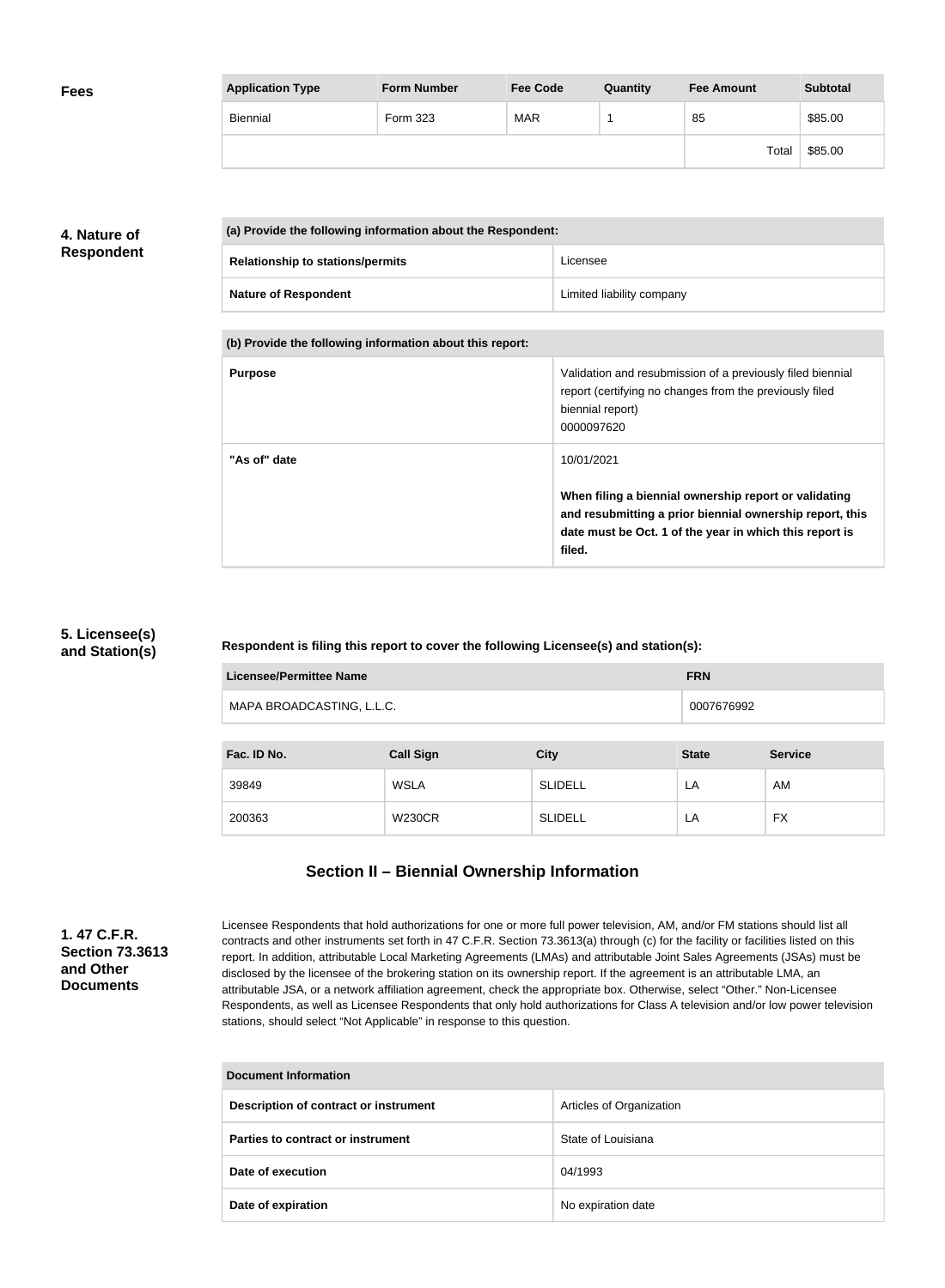Other **Agreement Type:** Limited liability company formation document.

#### **2. Ownership Interests**

**(a)** Ownership Interests. This Question requires Respondents to enter detailed information about ownership interests by generating a series of subforms. Answer each question on each subform. The first subform listing should be for the Respondent itself. If the Respondent is not a natural person, also list each of the officers, directors, stockholders, non-insulated partners, non-insulated members, and any other persons or entities with a direct attributable interest in the Respondent pursuant to the standards set forth in 47 C.F.R. Section 73.3555. (A "direct" interest is one that is not held through any intervening companies or entities.) List each interest holder with a direct attributable interest in the Respondent separately.

Leave the percentage of total assets (Equity Debt Plus) field blank for an interest holder unless that interest holder has an attributable interest in the Respondent solely on the basis of the Commission's Equity Debt Plus attribution standard, 47 C.F.R. Section 73.3555, Note 2(i).

In the case of vertical or indirect ownership structures, list only those interests in the Respondent that also represent an attributable interest in the Licensee(s) for which the report is being submitted.

Entities that are part of an organizational structure that includes holding companies or other forms of indirect ownership must file separate ownership reports. In such a structure do not report, or file a separate report for, any interest holder that does not have an attributable interest in the Licensee(s) for which the report is being submitted.

Please see the Instructions for further detail concerning interests that must be reported in response to this question.

The Respondent must provide an FCC Registration Number for each interest holder reported in response to this question. Please see the Instructions for detailed information and guidance concerning this requirement.

| Uwil <del>c</del> i ship information                                                                                             |                                                         |                      |                            |  |
|----------------------------------------------------------------------------------------------------------------------------------|---------------------------------------------------------|----------------------|----------------------------|--|
| <b>FRN</b>                                                                                                                       | 0007676992                                              |                      |                            |  |
| <b>Entity Name</b>                                                                                                               | MAPA BROADCASTING, L.L.C.                               |                      |                            |  |
| <b>Address</b>                                                                                                                   | PO Box<br>1175                                          |                      |                            |  |
|                                                                                                                                  | <b>Street 1</b>                                         |                      |                            |  |
|                                                                                                                                  | <b>Street 2</b>                                         |                      |                            |  |
|                                                                                                                                  | <b>City</b>                                             | Slidell              |                            |  |
|                                                                                                                                  | State ("NA" if non-U.S.<br>address)                     | LA                   |                            |  |
|                                                                                                                                  | <b>Zip/Postal Code</b>                                  | 70459                |                            |  |
|                                                                                                                                  | Country (if non-U.S.<br>address)                        | <b>United States</b> |                            |  |
| <b>Listing Type</b>                                                                                                              | Respondent                                              |                      |                            |  |
| <b>Positional Interests</b><br>(check all that apply)                                                                            | Respondent                                              |                      |                            |  |
| <b>Tribal Nation or Tribal</b><br><b>Entity</b>                                                                                  | Interest holder is not a Tribal nation or Tribal entity |                      |                            |  |
| 0.0%<br><b>Interest Percentages</b><br>Voting<br>(enter percentage values                                                        |                                                         |                      | <b>Jointly Held?</b><br>No |  |
| from 0.0 to 100.0)                                                                                                               | <b>Equity</b>                                           | 0.0%                 |                            |  |
|                                                                                                                                  | <b>Total assets (Equity Debt</b><br>Plus)               | 0.0%                 |                            |  |
| Does interest holder have an attributable interest in one or more broadcast stations<br>No<br>that do not appear on this report? |                                                         |                      |                            |  |

#### **Ownership Information**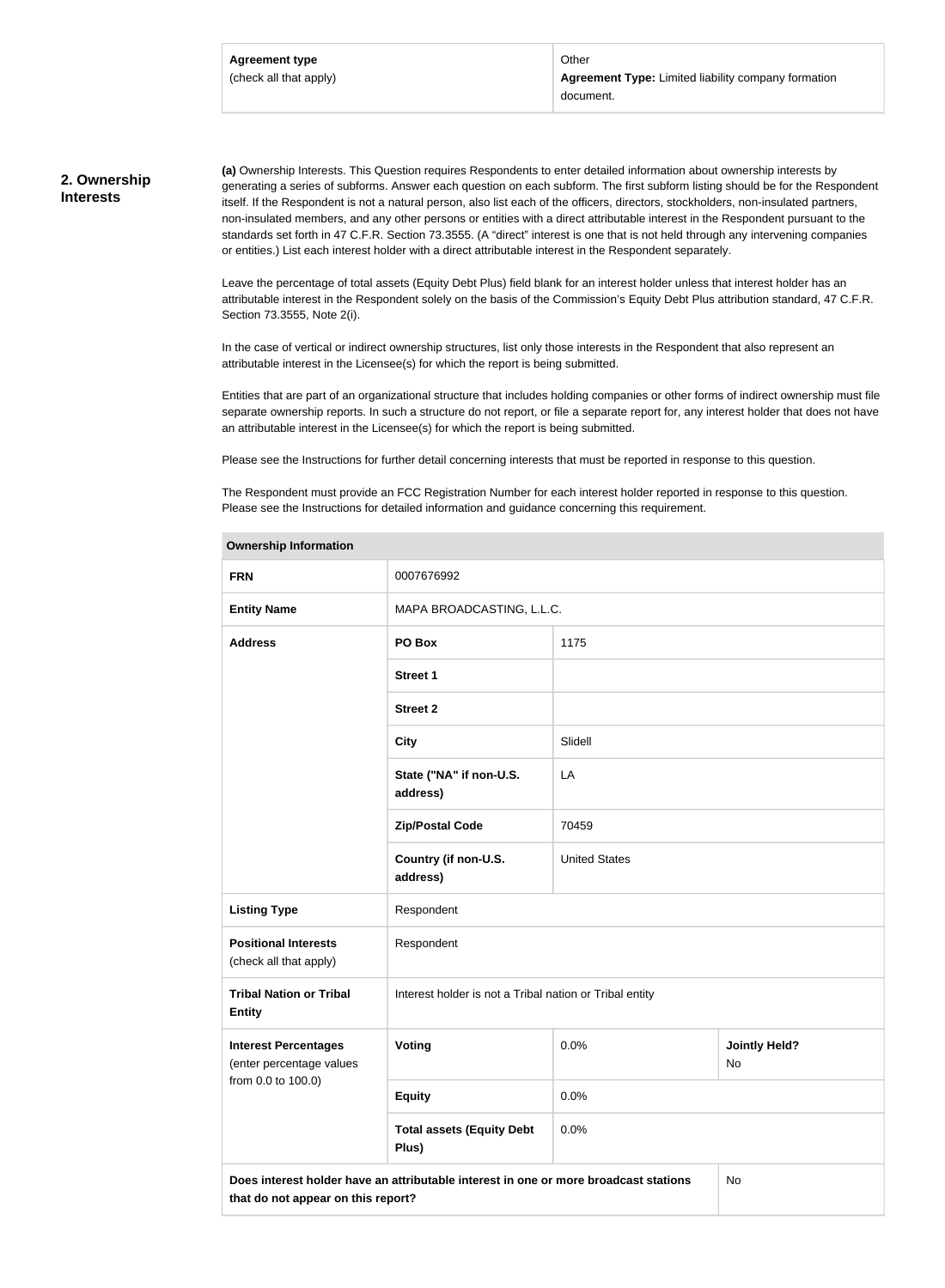| <b>Ownership Information</b>                                                               |                                           |                      |                            |  |
|--------------------------------------------------------------------------------------------|-------------------------------------------|----------------------|----------------------------|--|
| <b>FRN</b>                                                                                 | 9990131110                                |                      |                            |  |
| <b>Name</b>                                                                                | Paul G. Mayoral                           |                      |                            |  |
| <b>Address</b>                                                                             | PO Box                                    | 1175                 |                            |  |
|                                                                                            | <b>Street 1</b>                           |                      |                            |  |
|                                                                                            | <b>Street 2</b>                           |                      |                            |  |
|                                                                                            | <b>City</b>                               | Slidell              |                            |  |
|                                                                                            | State ("NA" if non-U.S.<br>address)       | LA                   |                            |  |
|                                                                                            | <b>Zip/Postal Code</b>                    | 70459-1175           |                            |  |
|                                                                                            | Country (if non-U.S.<br>address)          | <b>United States</b> |                            |  |
| <b>Listing Type</b>                                                                        | Other Interest Holder                     |                      |                            |  |
| <b>Positional Interests</b><br>(check all that apply)                                      | Officer, LC/LLC/PLLC Member               |                      |                            |  |
| Citizenship, Gender,                                                                       | <b>Citizenship</b>                        | <b>US</b>            |                            |  |
| <b>Ethnicity, and Race</b><br><b>Information (Natural</b>                                  | Gender                                    | Male                 |                            |  |
| <b>Persons Only)</b>                                                                       | <b>Ethnicity</b>                          | Hispanic or Latino   |                            |  |
|                                                                                            | Race                                      | White                |                            |  |
| <b>Interest Percentages</b><br>(enter percentage values                                    | Voting                                    | 33.0%                | <b>Jointly Held?</b><br>No |  |
| from 0.0 to 100.0)                                                                         | <b>Equity</b>                             | 33.0%                |                            |  |
|                                                                                            | <b>Total assets (Equity Debt</b><br>Plus) | 33.0%                |                            |  |
| Does interest holder have an attributable interest in one or more broadcast stations<br>No |                                           |                      |                            |  |

| <b>Ownership Information</b> |                                     |                      |  |
|------------------------------|-------------------------------------|----------------------|--|
| <b>FRN</b>                   | 9990131112                          |                      |  |
| <b>Name</b>                  | Madeline M. Root                    |                      |  |
| <b>Address</b>               | PO Box                              | 1175                 |  |
|                              | <b>Street 1</b>                     |                      |  |
|                              | <b>Street 2</b>                     |                      |  |
|                              | <b>City</b>                         | Slidell              |  |
|                              | State ("NA" if non-U.S.<br>address) | LA                   |  |
|                              | <b>Zip/Postal Code</b>              | 70459-1175           |  |
|                              | Country (if non-U.S.<br>address)    | <b>United States</b> |  |
| <b>Listing Type</b>          | Other Interest Holder               |                      |  |

**that do not appear on this report?**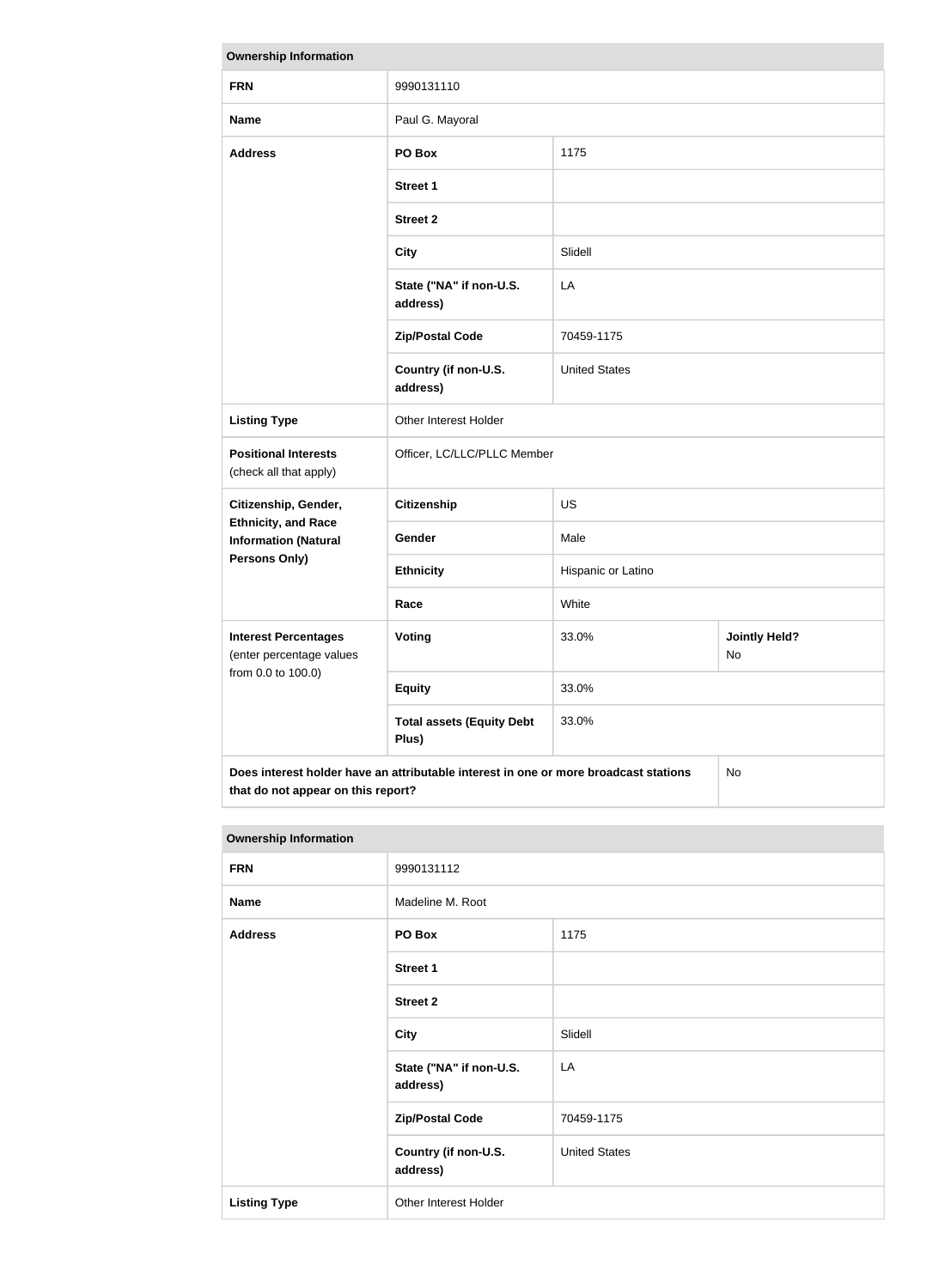| <b>Positional Interests</b><br>(check all that apply)                                                                                                                                                | <b>LC/LLC/PLLC Member</b>                 |                    |                                   |  |
|------------------------------------------------------------------------------------------------------------------------------------------------------------------------------------------------------|-------------------------------------------|--------------------|-----------------------------------|--|
| Citizenship, Gender,<br><b>Ethnicity, and Race</b><br><b>Information (Natural</b><br><b>Persons Only)</b>                                                                                            | <b>Citizenship</b>                        | <b>US</b>          |                                   |  |
|                                                                                                                                                                                                      | <b>Gender</b>                             | Female             |                                   |  |
|                                                                                                                                                                                                      | <b>Ethnicity</b>                          | Hispanic or Latino |                                   |  |
|                                                                                                                                                                                                      | Race                                      | White              |                                   |  |
| <b>Interest Percentages</b><br>(enter percentage values<br>from 0.0 to 100.0)                                                                                                                        | Voting                                    | 67.0%              | <b>Jointly Held?</b><br><b>No</b> |  |
|                                                                                                                                                                                                      | <b>Equity</b>                             | 67.0%              |                                   |  |
|                                                                                                                                                                                                      | <b>Total assets (Equity Debt</b><br>Plus) | 67.0%              |                                   |  |
| Does interest holder have an attributable interest in one or more broadcast stations<br>that do not appear on this report?                                                                           | <b>No</b>                                 |                    |                                   |  |
| (b) Respondent certifies that any interests, including equity, financial, or voting<br>interests, not reported in this filing are non-attributable.<br>If "No," submit as an exhibit an explanation. |                                           |                    | Yes                               |  |

| (c) Does the Respondent or any reported interest holder<br>hold an attributable interest in any newspaper entities in<br>the same market as any station for which this report is<br>filed, as defined in 47 C.F.R. Section 73.3555?                                                                                                                                                                                                                                                                                                                                                                                                              |
|--------------------------------------------------------------------------------------------------------------------------------------------------------------------------------------------------------------------------------------------------------------------------------------------------------------------------------------------------------------------------------------------------------------------------------------------------------------------------------------------------------------------------------------------------------------------------------------------------------------------------------------------------|
| If "Yes," provide information describing the interest(s), using<br>EITHER the subform OR the spreadsheet option below.<br>Respondents with a large number (50 or more) of entries to<br>submit should use the spreadsheet option.                                                                                                                                                                                                                                                                                                                                                                                                                |
| NOTE: Spreadsheets must be submitted in a special XML<br>Spreadsheet format with the appropriate structure that is<br>specified in the documentation. For instructions on how to<br>use the spreadsheet option to complete this question<br>(including templates to start with), please Click Here.                                                                                                                                                                                                                                                                                                                                              |
| If using the subform, leave the percentage of total assets<br>(Equity Debt Plus) field blank for an interest holder unless<br>that interest holder has an attributable interest in the<br>newspaper entity solely on the basis of the Commission's<br>Equity Debt Plus attribution standard, 47 C.F.R. Section<br>73.3555, Note 2(i). If using an XML Spreadsheet, enter "NA"<br>into the percentage of total assets (Equity Debt Plus) field<br>for an interest holder unless that interest holder has an<br>attributable interest in the newspaper entity solely on the<br>basis of the Commission's Equity Debt Plus attribution<br>standard. |
| The Respondent must provide an FCC Registration Number<br>for each interest holder reported in response to this<br>question. Please see the Instructions for detailed information<br>and guidance concerning this requirement.                                                                                                                                                                                                                                                                                                                                                                                                                   |